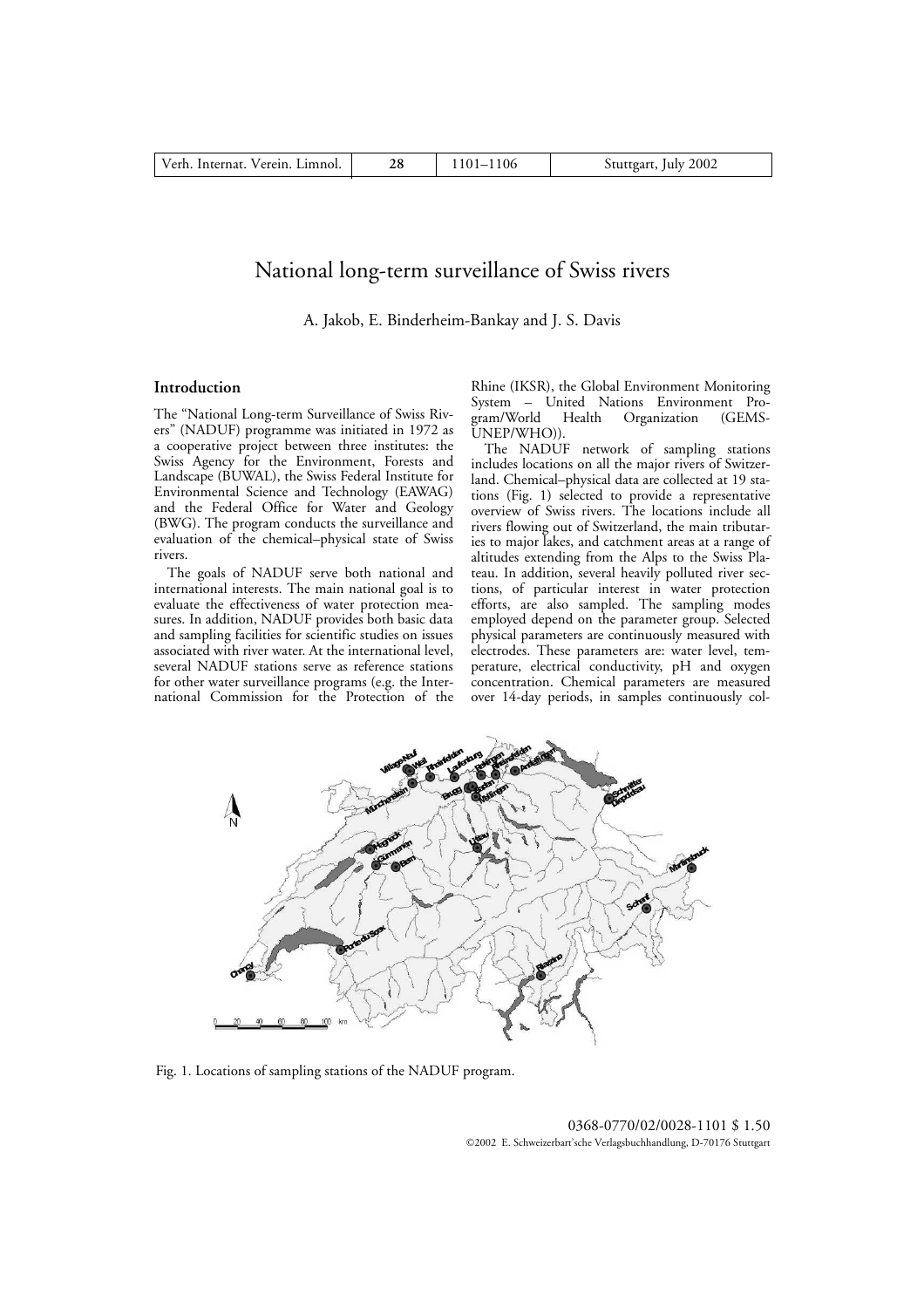lected on a discharge-proportional basis (BINDER-HEIM-BANKAY et al. 2000). These parameters include total hardness, carbonate hardness, total suspended solids, calcium, potassium, sodium, magnesium, sulphate, silicic acid, chloride, ortho-phosphate, total phosphorus, nitrate, total nitrogen, dissolved organic carbon, total organic carbon, lead, copper, zinc, cadmium, chromium and nickel. Since the beginning of NADUF, all chemical parameters have been measured in the same laboratory, thus enabling a consistency in the data series. Though the basic set of parameters is given, there are degrees of flexibility for the sampling program: the length of the measuring period and additional parameter possibilities are determined individually for each station; these can be adapted to special data needs for particular water protection issues or for scientific research.

# **Evaluating water protection measures at a national level**

The NADUF databank, comprising almost 30 years of surveillance in an extensive network of sampling stations, is an exceptional source of information on the development of river water quality throughout Switzerland. Evaluations highlight a positive trend in the quality: with the exception of only a few rivers showing marked pollution, all the main rivers in Switzerland meet the criteria set by the water protection ordinance. This can be seen as a successful result of major endeavours for water protection that were undertaken throughout the country. In addition to documenting this general trend, the continuous surveillance program has been an effective instrument for the evaluation of those water protection measures that were initiated during the course of investigation. For example, data evaluations clearly indicated a general decrease in phosphate. This arose from the implementation of phosphate removal in wastewater treatment plants, and from the phosphate-ban initiated in 1986. In addition to such measures, which were implemented to specifically benefit water, it could be seen that some additional measures, aimed at other environmental problems, also led to benefits for water quality. Among documented cases of such benefits were the use of the catalytic converter, as of 1985, which led to a reduction in the use of leaded gasoline and reductions in nitrogen; financial support for organic farming, as of 1993, based on subsidies for specified ecological measures, defined in the agricultural law.

The on-going reduction of water pollution, based on the increase of infrastructure serving wastewater collection and treatment, could be documented by the NADUF data. The major contribution to this reduction had however taken place before the initiation of the NADUF project – 60% of the population was already connected to wastewater treatment plants at the time the program started.

The positive effects of the measures mentioned above are described below for two NADUF stations. One station, Rhine at Basle, represents a very large catchment area, on one of Europe's largest rivers. The other station, Glatt at Rheinsfelden, represents a minor tributary to the Rhine, north of Zurich. The Glatt, being heavily polluted at this location, is thus a critical point to examine, and one at which the effects of water protection measures are readily recognizable. The data obtained at these stations are plotted in two different types of graphs. One represents a qualitative view, showing the development of the concentrations of the selected parameters. The other represents a quantitative view, in that the annual averages of the concentrations are shown in relation to the respective annual discharges (JAKOB et al. 1994). Since concentration is influenced by discharge, a data evaluation looking at possible changes in the amount of pollution benefits from comparing concentrations occurring at similar amounts of discharge. Using these evaluation criteria, the following has been observed at the two stations:

The phosphate concentrations have significantly decreased since 1986. This is evident both in graphs showing the development along the time course (Fig. 2a, b), as well as in the discharge-related diagram (Fig. 3a, b). This trend is mainly due to the phosphate ban, together with the expanded capacity of wastewater treatment plants, and the increased infrastructure, connecting homes and businesses to the treatment plants. The reduction in phosphate concentration was ca. 50% on the Rhine at Basle, and ca. 80% on the Glatt at Rheinsfelden.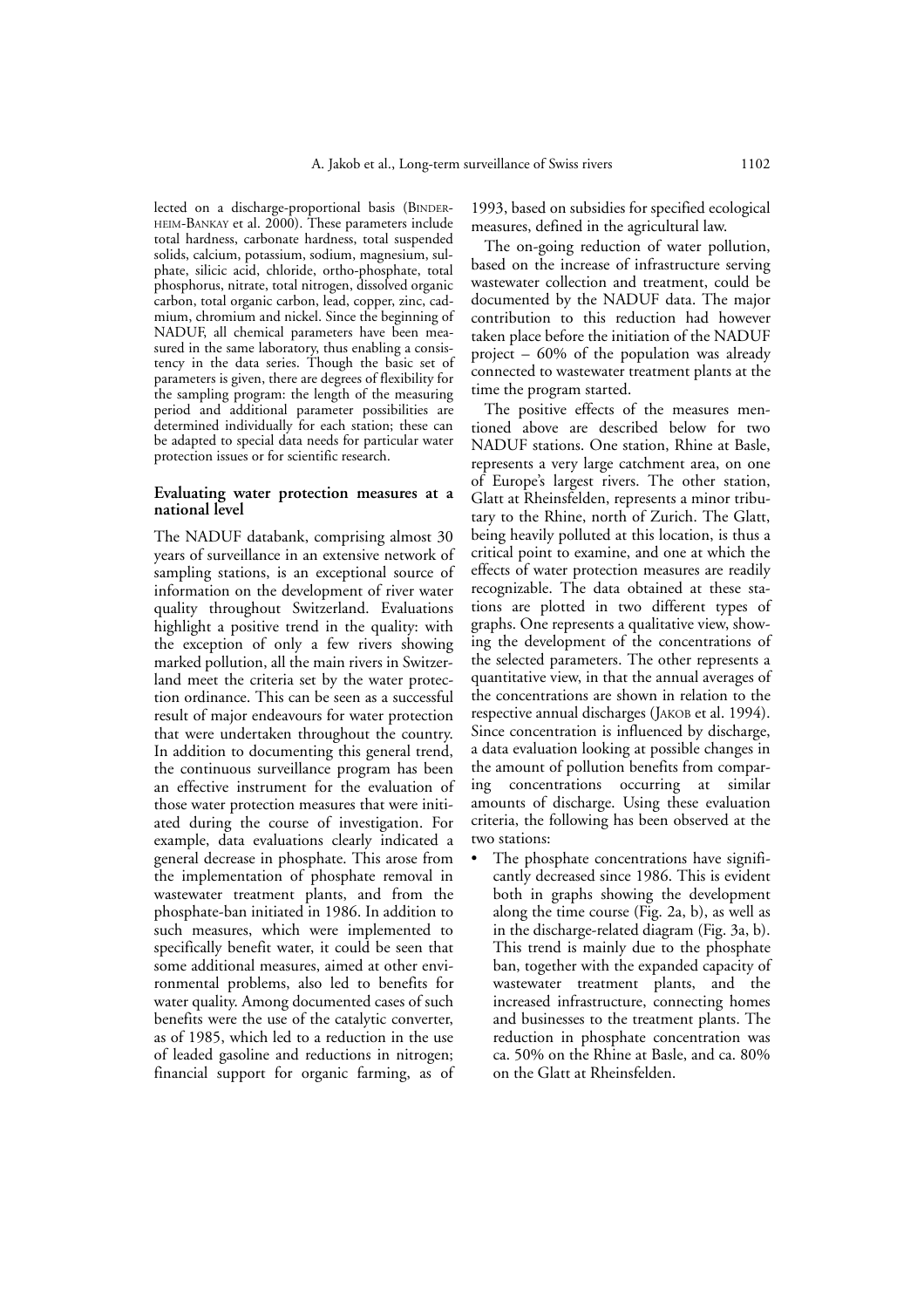

Fig. 2. Development of phosphate and nitrate concentrations in the Rhine at Basle (b and d) and of phosphate and lead concentrations in the Glatt at Rheinsfelden (a and c). The thin line represents the 14-day continuously collected, discharge-proportional samples. The thicker line shows the discharge weighted annual averages. The phosphate ban had an immediate influence on the phosphate concentration in water; in contrast, the reduced lead and nitrogen emissions from motorised traffic have only gradually influenced the concentrations of these substances in water.

• The lead concentrations have decreased significantly since 1989. This is seen both in the graph representing the development of concentration over time (Fig. 2c), and in the discharge related graph (Fig. 3c). This reduction is considered the result of the decrease in use of leaded gasoline, an effect stemming from the introduction of catalytic converters. According to the BUWAL (1997), the lead emission from traffic decreased ca. 90% between the early 1970s and 1996. The reduction in lead concentration is particularly marked in the Glatt, reflecting the high proportion (24%) of densely populated land in the catchment area.

The development of the nitrate concentration shows an increasing trend through the 1980s and a decreasing trend during the 1990s. The maxima occurred between 1986 and 1993 (Fig. 2d). The same pattern is seen in the discharge related graph (Fig. 3d). These changes are possibly due to the intensification in agricultural methods before 1993, followed by the adoption of measures furthering a more ecologically oriented agriculture. There is however most likely an additional factor contributing to the decrease in nitrate in water: as of the late 1980s there has been a decrease in nitrogen emissions from vehicles. This resulted in reduced deposition, and thus a lower nitrate loading of waters. According to information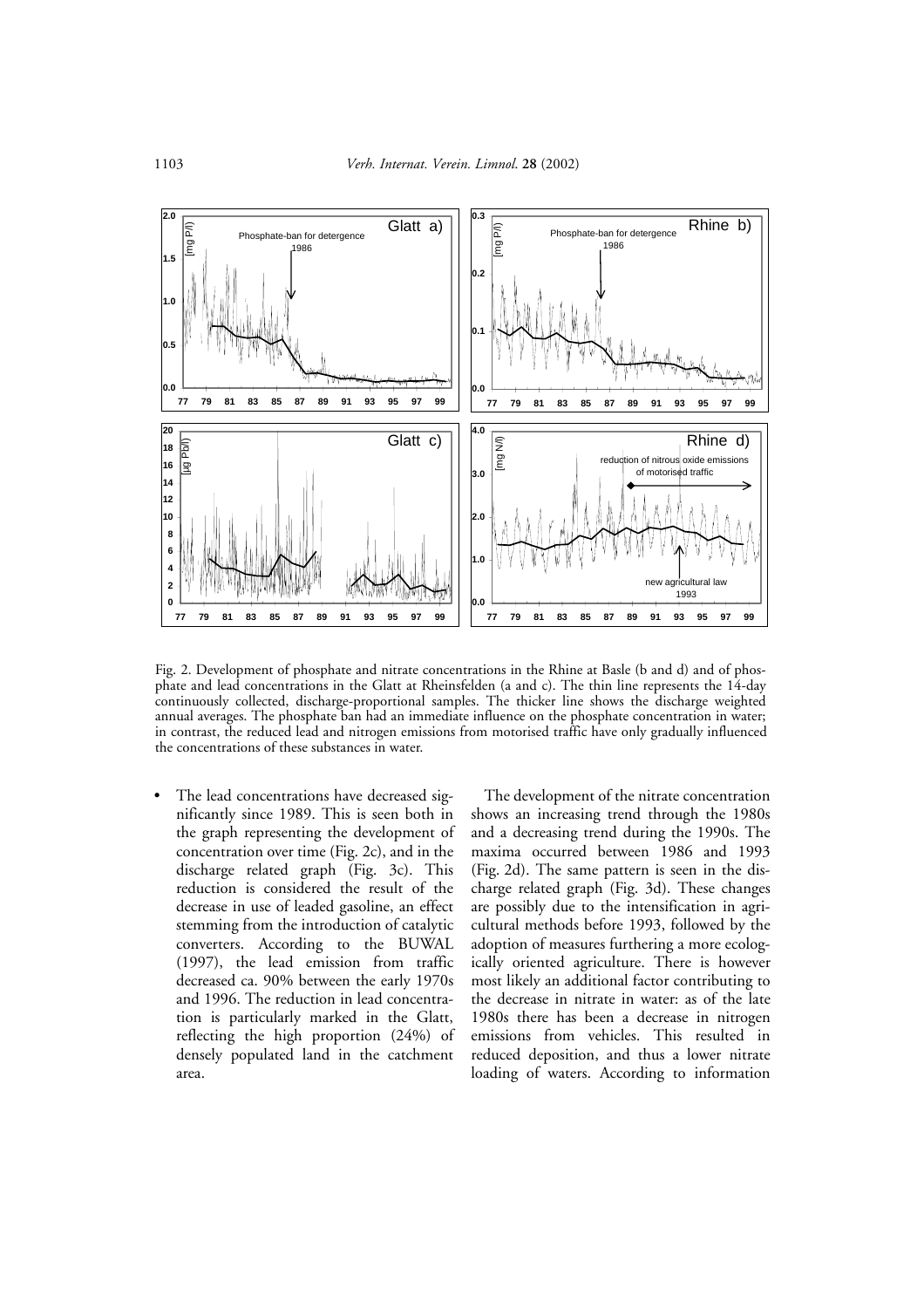

Fig. 3. Discharge weighted annual averages of concentrations, plotted in relation to discharge. The graph shows phosphate and nitrate for the Rhine station at Basle (b and d), and phosphate and lead for the Glatt station at Rheinsfelden (a and c). The phosphate and lead concentrations are considerably lower after 1986 (1989 for lead; the data points in both cases are marked). The nitrate concentrations clearly show a maximum between 1986 and 1989 (data points marked).

from the BUWAL (2000), since the end of the 1980s there was a general decrease in nitrogen deposition from a variety of sources, including trans-border sources. The maximum nitrate concentrations on the Rhine at Basle were approximately 20–30% higher than the values observed before 1986 and after 1993 (Fig. 3d). The same picture is seen for the nitrate values in the Glatt at Rheinsfelden, except that here, due to the high proportion of waste water, the reduction was only 10–20%.

The NADUF data, which provide a significant base for the evaluation of water protection measures, are made generally available in two ways – they are published in the Hydrological Yearbook and they are accessible on the Internet (www.bwg.admin.ch). This accessibility supports the cooperation and coordination with those in official positions associated with water protection, with other monitoring programs and in research institutes.

# **Significance of NADUF at an international level**

NADUF participates in various international monitoring programs, in that several of its stations also serve for the sampling in other networks (e.g. IKSR). The NADUF stations, particularly in the alpine region, represent a low level of anthropogenic pollution. Data from them thus serve as reference values for 'natural'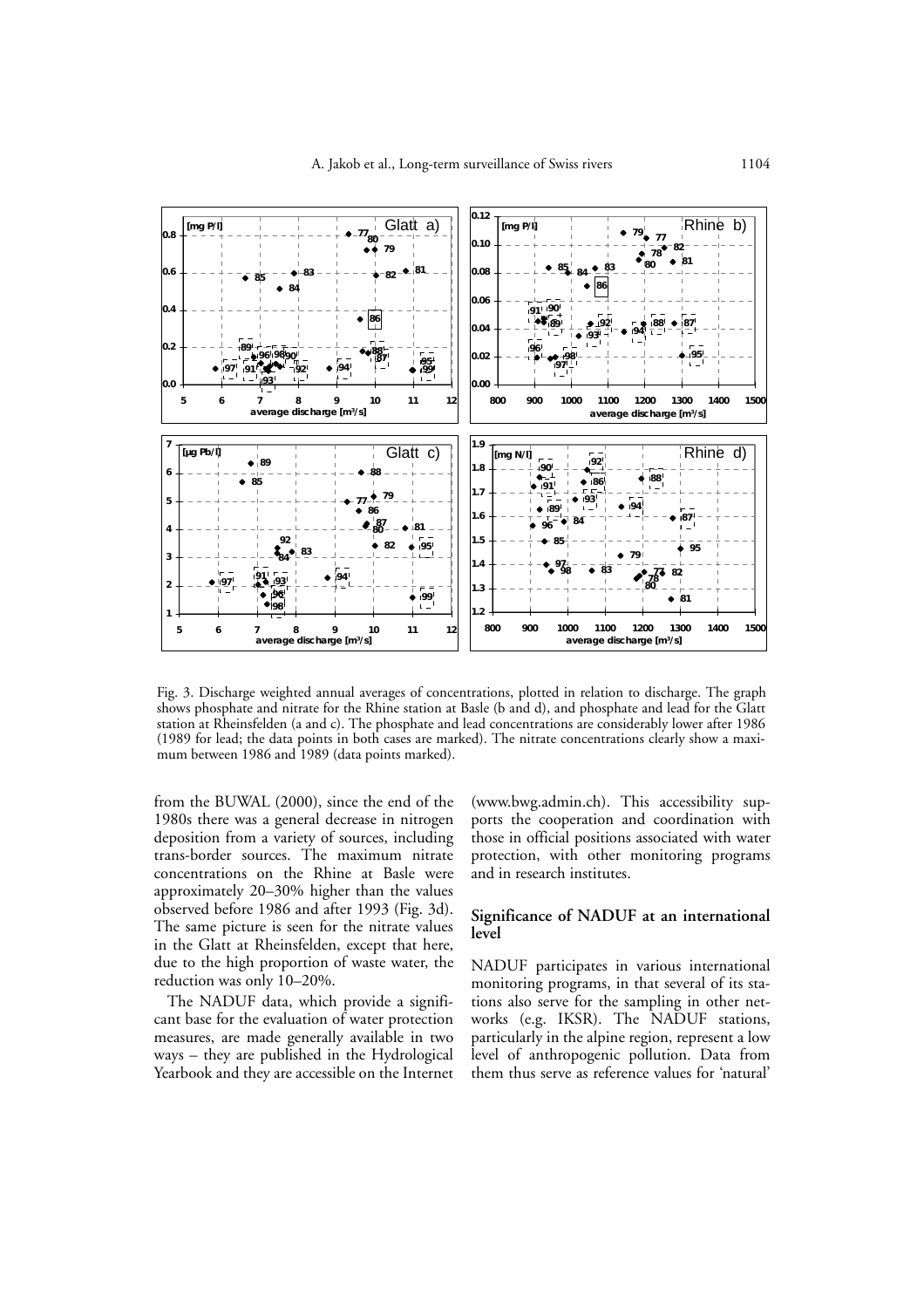water. The case of the Rhine clearly illustrates how the quality of this river changes along its path from Lake Constance to the North Sea. In recent years the concentrations of heavy metals, upon reaching the North Sea, have been 4–10 times higher than they are at Lake Constance. The nitrate concentrations were three times higher (IKSR). The NADUF station Rhein-Rekingen serves as the reference station. The station in Basle measures the total load coming from Switzerland via the Rhine.

Among the international organizations, there is an intensive exchange of data and understanding. The long-term data series of NADUF play a particularly critical role in the detection and evaluation of trends in those rivers that cross borders. As a result of this international cooperation, the NADUF data can contribute not only to European environmental reports (European Environmental Agency, EUA), but also to reports in other parts of the world (Global Environment Monitoring System – United Nations Environment Program/World Health Organization (GEMS-UNEP/WHO), Organization for Economic Cooperation and Development (OECD)).

#### **Conclusions and project outlook**

The NADUF program, whether in national or international structures, serves both the practical level, such as the evaluation of the effectiveness of water protection measures, and the scientific research level, as in studies on reactions and processes occurring in river water. Both levels are essential for interpreting data on water quality and for the planning and evaluation of water protection measures.

Maintaining the success of this program requires periodic evaluation and adaptation at various levels, in particular concerning the selection of parameters, sampling modes at different locations, cooperative research projects and access to data. The critical tasks of parameter selection include the following aspects: the relevance of continuity for individual parameters, identification of those pollutants that remain of significance and should thus stay in the program, recognition of potentially polluting substances, which should be included for future measurements, cooperative research projects, which can help provide information on the distribution and behaviour of substances in water, utilization of the data to serve the development of new water protection criteria and legal measures.

The following are examples of points to be considered in making decisions for the program's future, in particular as reflects parameter selection:

- The measurement of the nutrients (nitrogen and phosphate) provides a critical evaluation basis for the effectiveness of wastewater treatment plants, and of the ecological measures to be implemented in agriculture.
- The presence of synthetically produced organic substances in water is being increasingly recognized as a significant problem. Some of these substances can have adverse effects at extremely low concentrations, making both detection and removal difficult. Among the wide spectrum of effects being detected, their endocrine-like behaviour has been of particular concern. Detecting and measuring such substances is an immediate task for water quality work. The sampling and analytical infrastructure of NADUF provides a functional basis for cooperation with research projects on the occurrence and behaviour of these substances in water. Such data are pertinent for the development of measures to reduce both the occurrence and use of these critical pollutants.
- Water quality is endangered not only by pollutants, but also by physical intervention, including channelling, which affects the banks and beds of rivers and streams. The protection of waterways to conserve both the quality of water itself, as well as the landscape, is gaining recognition; renaturation and revitalization projects are being initiated. The measurement of nutrients helps in the adherence to the improvement in the selfpurification of the waters, resulting from these measures. This in turn aids in the identification of other catchment areas that could benefit from such measures.
- Climate issues are becoming increasingly important. Measurements of temperature and geochemical parameters can help provide more insight into the consequences of changes in weather, temperature and precipitation patterns for surface waters.

In order to effectively utilize the data that will be obtained in future NADUF work, the following two structural points are of major help. They have contributed significantly to the insights gained from the NADUF program.

• **Long-term database:**

This is essential for both the detection and interpretation of changes in the concentration and behaviour of substances in water systems. A long-term databank provides the basis for comparative evaluations, which draw upon observations from similar hydrological conditions in